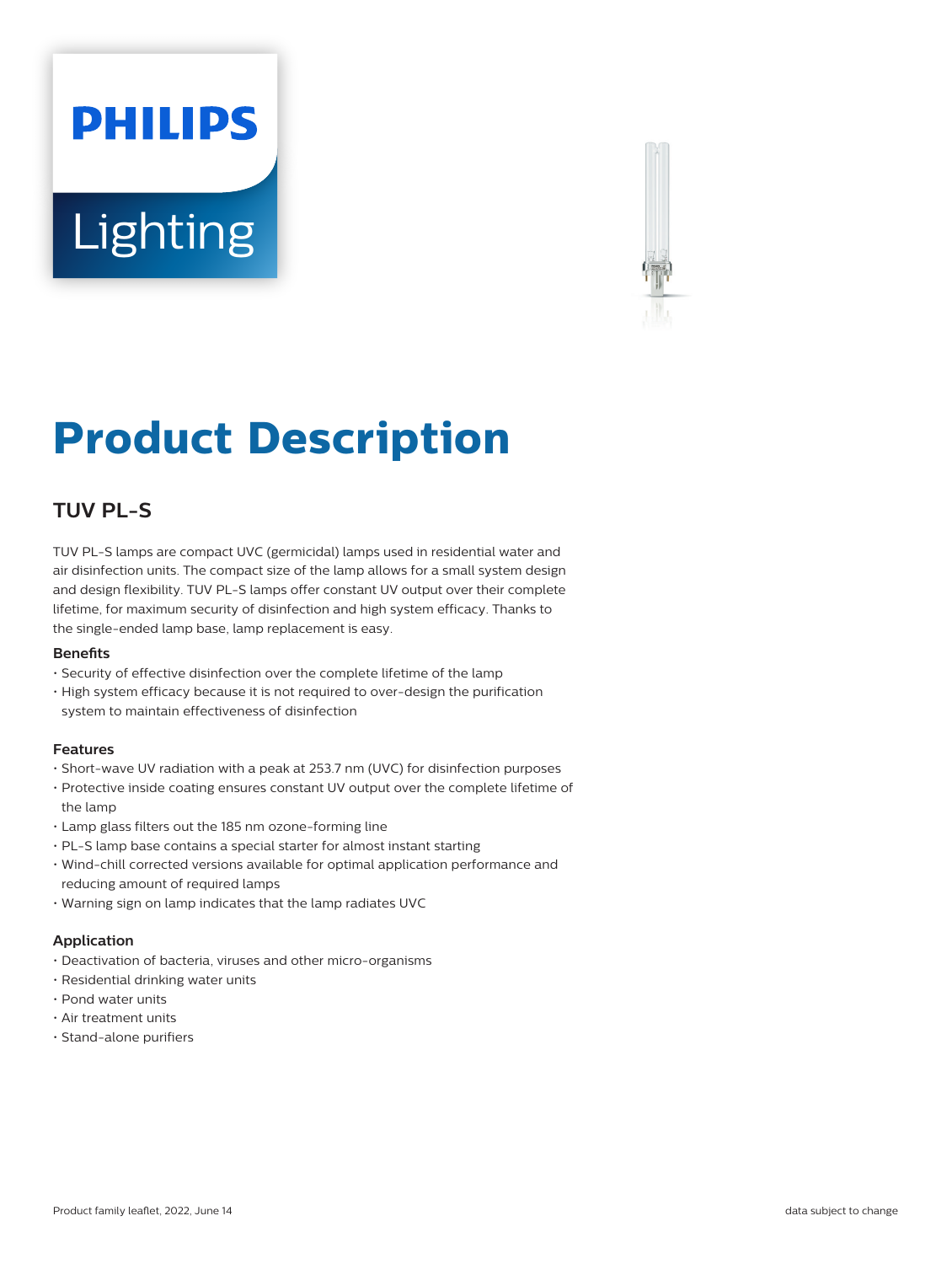#### **Warnings and Safety**

- A lamp breaking is extremely unlikely to have any impact on your health. If a lamp breaks, ventilate the room for 30 minutes and remove the parts, preferably with gloves. Put them in a sealed plastic bag and take it to your local waste facilities for recycling. Do not use a vacuum cleaner.
- DANGER: Risk Group 3 Ultra Violet product. These lamps emit high-power UV radiation that can cause severe injury to skin and eyes. Avoid eye and skin exposure to unshielded product. Use only in an enclosed environment which shields users from the radiation.

| <b>Approval and Application</b> |              |
|---------------------------------|--------------|
| Mercury (Hg) Content (Nom)      | 3.0 mg       |
|                                 |              |
| <b>General Information</b>      |              |
| Useful Life (Nom)               | 9000 h       |
| <b>Main Application</b>         | Disinfection |
|                                 |              |
| <b>Light Technical</b>          |              |
| Colour Code                     | <b>TUV</b>   |
| <b>Colour Designation</b>       |              |
|                                 |              |
| <b>Mechanical and Housing</b>   |              |
| <b>Bulb Shape</b>               | 2xT12        |

#### **Operating and Electrical**

|              |                                  | Lamp    |         |       |
|--------------|----------------------------------|---------|---------|-------|
|              |                                  | Current | Voltage | Power |
| Order Code   | <b>Full Product Name</b>         | (Nom)   | (Nom)   | (Nom) |
|              | 927900504007 TUV PL-S 5W/2P 1CT/ | 0.18A   | 35 V    | 5.5 W |
|              | 6X10BOX                          |         |         |       |
| 927901104007 | TUV PL-S 7W/2P 1CT/              | 0.175A  | 46 V    | 7.1 W |
|              | 5X10CC                           |         |         |       |
| 927901704007 | TUV PL-S 9W/2P 1CT/              | 0.17A   | 60 V    | 8.6 W |
|              | 6X10BOX                          |         |         |       |

|                   |                                   | Lamp    |         |        |
|-------------------|-----------------------------------|---------|---------|--------|
|                   |                                   | Current | Voltage | Power  |
| <b>Order Code</b> | <b>Full Product Name</b>          | (Nom)   | (Nom)   | (Nom)  |
|                   | 927902304007 TUV PL-S 11W/2P 1CT/ | 0.16A   | 89 V    | 11.6 W |
|                   | 6X10BOX                           |         |         |        |
|                   | 927901904007 TUV PL-S 9W/4P       | 0.17A   | 60 V    | 8.6 W  |
|                   | 927902804007 TUV PL-S 13W/2P 1CT/ | 0.29A   | 56 V    | 13.0 W |
|                   | 6X10BOX                           |         |         |        |

#### **General Information**

| Order Code   | <b>Full Product Name</b>   | Cap-Base        |
|--------------|----------------------------|-----------------|
| 927900504007 | TUV PL-S 5W/2P 1CT/6X10BOX | G <sub>23</sub> |
| 927901104007 | TUV PL-S 7W/2P 1CT/5X10CC  | G <sub>23</sub> |
| 927901704007 | TUV PL-S 9W/2P 1CT/6X10BOX | G23             |

| Order Code   | <b>Full Product Name</b>    | Cap-Base        |
|--------------|-----------------------------|-----------------|
| 927902304007 | TUV PL-S 11W/2P 1CT/6X10BOX | G <sub>23</sub> |
| 927901904007 | TUV PL-S 9W/4P              | 2G7             |
| 927902804007 | TUV PL-S 13W/2P 1CT/6X10BOX | GX23            |

#### **Light Technical**

|            |                                               | <b>Lumen Depreciation At Useful</b> |
|------------|-----------------------------------------------|-------------------------------------|
| Order Code | <b>Full Product Name</b>                      | Lifetime                            |
|            | 927900504007 TUV PL-S 5W/2P 1CT/6X10BOX 0.3 % |                                     |
|            | 927901104007 TUV PL-S 7W/2P 1CT/5X10CC 20 %   |                                     |
|            | 927901704007 TUV PL-S 9W/2P 1CT/6X10BOX 20 %  |                                     |

|            |                                               | <b>Lumen Depreciation At Useful</b> |  |
|------------|-----------------------------------------------|-------------------------------------|--|
| Order Code | <b>Full Product Name</b>                      | Lifetime                            |  |
|            | 927902304007 TUV PL-S 11W/2P 1CT/6X10BOX 20 % |                                     |  |
|            | 927901904007 TUV PL-S 9W/4P                   | 0.35%                               |  |
|            | 927902804007 TUV PL-S 13W/2P 1CT/6X10BOX 20 % |                                     |  |

**UV**